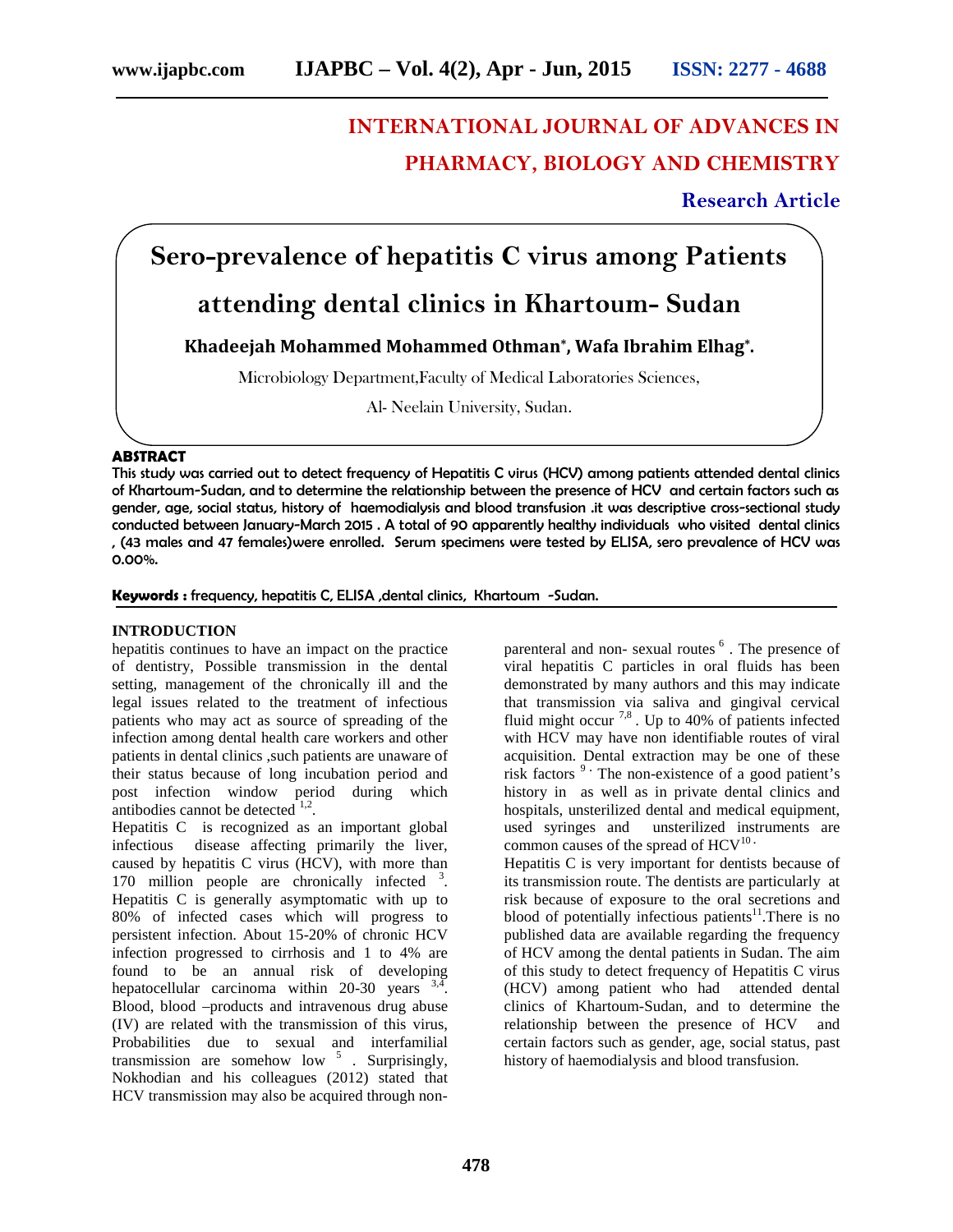#### **MATERIALS AND METHODS**

This was descriptive- cross sectional study which had been conducted in Khartoum state during period from January to March 2015, 90 patients who attended dental clinics for extraction and other surgical procedures such as diagnostic biopsy prior to oral and maxillofacial surgical procedures were enrolled, Data was collected by using direct interviewing questionnaire; ethical clearance was obtained from research ethical committee of faculty of graduate studies Al-Neelain Umiversity and Ministry of Health Khartoum state,written consent also was obtained from each patient.

#### **Experimental work**

#### **Samples collection**:

blood samples were collected from patients, under direct medical supervision by medial vein puncture using 5 ml syringe into plain tube to obtain serum by centrifugation at

5000 rpm for 10 min. serum was kept in -20°C till serological study was performed.

Specimens were processed by Enzyme linked immune sorbent assay (ELISA) (4th generation ELISA) (fortress diagnostics,UK ) for detection HCV antibodies.

#### **Enzyme linked immune sorbent assay for detection HCV antibodies:**

All reagents and samples were allowed to reach room temperature for 15minutes before use washing buffer was prepared 1:20 from buffer concentrate with distilled water. 100μl of sample diluents was added into appropriate wells except the blank well and negative well. 20μl from each sample was added to the appropriate wells and mixed by pipette repeatedly until liquids turn blue. 20μl from negative and positive control was dispense and added to the negative and positive wells separately without dispensing

liquid into the blank control well. Microtiter wells was flicked for 30 seconds and mixed well, then plate was covered and incubated for 30 minutes at 37° C .plate was taken out and wash buffer was added to each well (washing 1) and aspirated off after 20 seconds. This step was repeated for 5 times until each well become dry, and 50μl of HRP-Conjugate Reagent was added in to each well except the blank, the plate was mixed well and covered with the plate cover and incubated for 30 min at 37°C.

The plate cover was removed and discarded. The liquid was

aspirated and each well was rinsed in wash buffer . This step was repeated for 5 times until each well become dry (washing 2).

50μl of substrate A and 50μl substrate B solution were added in to each well including the Blank and mixed by tapping the plate gently. The plate was incubated at 37°C for 15 min. 50 μl Stop solution was added into each well and mixed gently.

**Measuring the absorbance:** The plate reader was calibrated with blank well and the absorbance was read at 450nm. The results were calculated by relating each sample optical density

(OD) value to the Cut off value of plate. Calculation of cut off (C.O) value.

 $C.O = *Nc * 2.1$ 

\*Nc= the mean absorbance value for the three negative controls.

The absorbance was read with micro well reader at 450nm.

#### **Interpretation of Results:**

Negative results: samples giving absorbance less than Cut-off value are negative for this assay. Positive result: sample giving absorbance equal to or greater than Cut-off considered initially reactive. Borderline: sample with absorbance to Cut-off value are considered borderline and retesting of these samples in duplicate is recommended.

**Data analysis**: Data was analyzed by SPSS (Statistical Package of Social Science) software program version 16.

## **RESULT**

A total of 90 patients who attended dental clinics during the period from January-March 2015, consented to the study were included, study subjects were 43(47.8%) males and 47(52.2%) females .The average age of patients was 42.27 years (range from 12 to 80 years) ,most of patients 33 (36.7%) were belonged to the age group  $(31-50)$  fig $(1)$ . The overall result showed that no one had HCV antibodies (0.00%). Study population were divided into 2 groups 59 (65.6%) were married and 31(34.4%) were single, most of study population where from Khartoum locality (  $28(31.1\%)$ ), table (1). fig(2) summarized the demographic data of study population, regarding their occupation, most of them were housewife 26(28.9%)**.** Regarding clinical data,16 (17.8%) had a history of hepatitis, 87.5% were did not know type of hepatitis they got , most of study population had no history of surgical operation (57 (63.3% )) , 69(76.7% ) had no history of blood transfusion, 69(76.7% ) had no history of tattooing. table(2 ). all study population had neither history of haemodialysis nor organ transplantation.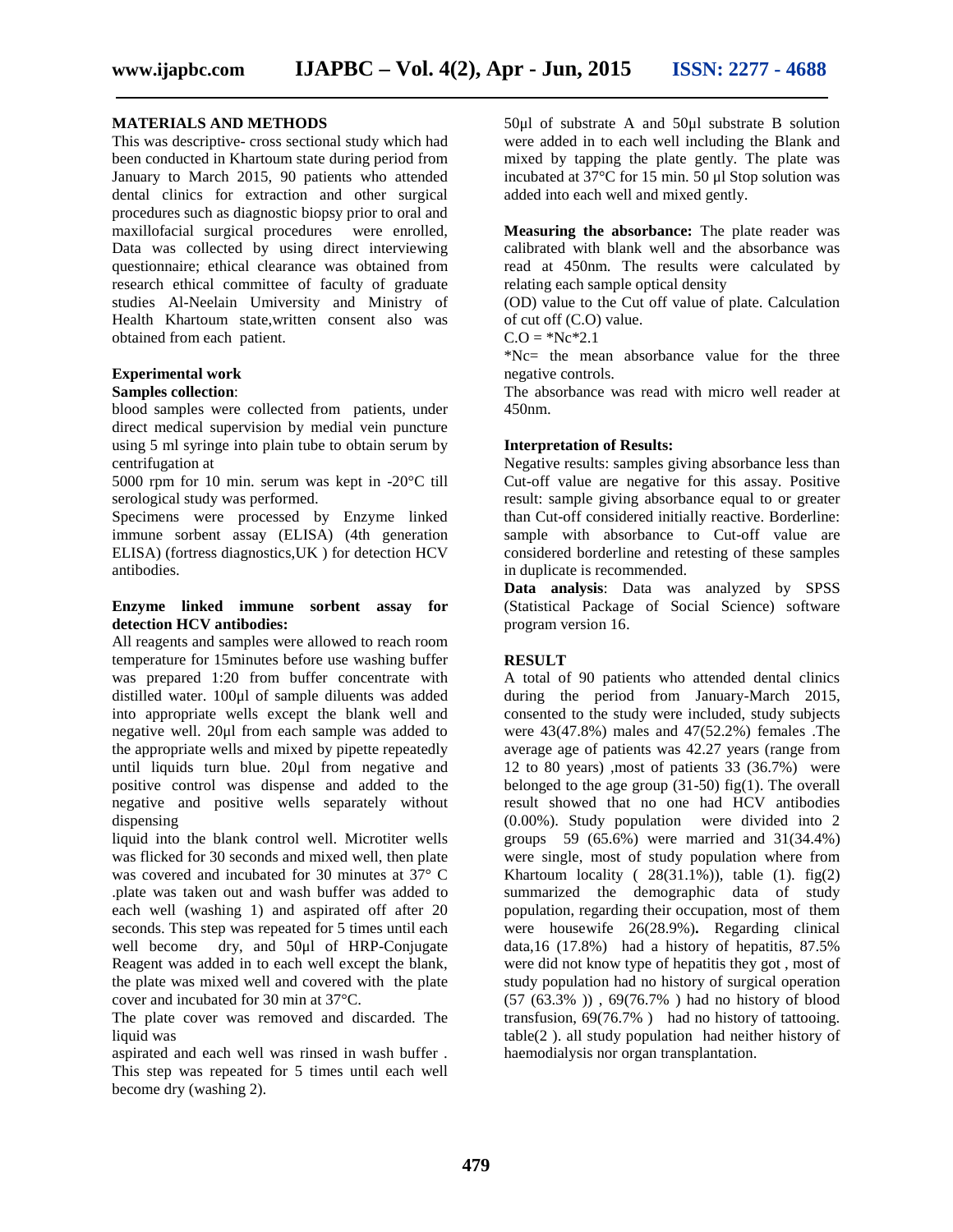#### **DISCUSSION**

More than 170 million people are infected with HCV, causing over  $350,000$  deaths annually<sup>3</sup>. Some health care interventions may act as risk factors for HCV infection and dental procedures may be one of these $^{12}$ . Dental procedure is one of the major source of exposure for HCV transmission  $(39.7\%)^{13}$ . The present study result revealed 0.00% seropositivity**.** when compared with other studies in Sudan , it is slightly similar to the result obtained by Isam-*et al* (2001) a 0.4% of HCV antibodies was detected among blood donors in Khartoum state  $14$  and 0.6% among pregnant women in Khartoum –state in study conducted by Elsheikh- *et al* (2007)<sup>15</sup>. However, the obtained seropositivity was lower than the result of 4.5% obtained by Mudawi- *et al* (2007) among patients with hepatosplenic schistosomiasis in Khartoum state  $16$  and 1.3% among pregnant women in central Sudan in study conducted by Osman- *et*  $al(2014)^{17}$  . Other reports among the general population from Western and Southern Sudan showed a prevalence of  $2-3\%$  <sup>18,19</sup> the few studies on HCV infections in Sudan demonstrated a low seroprevalence ranging from  $2.2\%$  in Gezira<sup>20</sup> To 4.8% in patients with schistosomal periportal fibroses <sup>16</sup>, the present findings (subjects had no history of haemodialysis) was extremely lower than a study conducted by El-Amin – *et al* (2007)among haemodialysis patients in Khartoum –state in which a prevalence of  $23.7\%$  was reported<sup>21</sup> and study Badawi and staff at conducted by Nalam- *et al*(2014) in which a 39.8% of HCV antibodies was detected among patients undergoing renal dialysis, this higher incidence was significantly associated with higher duration of

dialysis<sup>22</sup>, also the present finding was lower than seroprevalences of HCV noted in other African countries such as Ethiopia  $(2\%)^{23}$ , central African republic  $(5\%)^{24}$  and Libya  $(7.9\%)^{25}$ . Generally the serofrequency of HCV in Sudan is low compared with neighboring countries , Egypt the northern neighboring country to Sudan reported the highest HCV seroprevalence in the world, 12 to 31 %  $^{26,27,28}$ ,  $29$ , UK have high rate of HCV which is 214,000 individuals have long-term (chronic) infection with hepatitis C in study conducted by Annastella- *et*  $a\overline{l}$ (2014)<sup>30</sup>, also 4.1% and 2.1% of HCV antibodies was reported among transfused patients and untransfused blood donors respectively in study conducted by Balogun-*et al* (2014) 31.

#### **CONCLUSION**

This study revealed none HCV seropositivity among dental patients **,** the discrepancies of this result may be due to small sample size and differences in the used techniques , for this large scale screening is recommended.

#### **ACKNOWLEDGEMENT**:

We would like to thanks all participants of this study, laboratory staff at Khartoum teaching dental hospital specially Miss. Fatima in blood bank and all doctors and staff at dental clinic of dental collage Al- Neelain University, Sudan. We also grateful to Mr. national public Health laboratory-Khartoum for technical assistance and all Microbiologydepartment Al-Neelain University.



**Fig 1 Distribution of study population(n=90) according to their age.**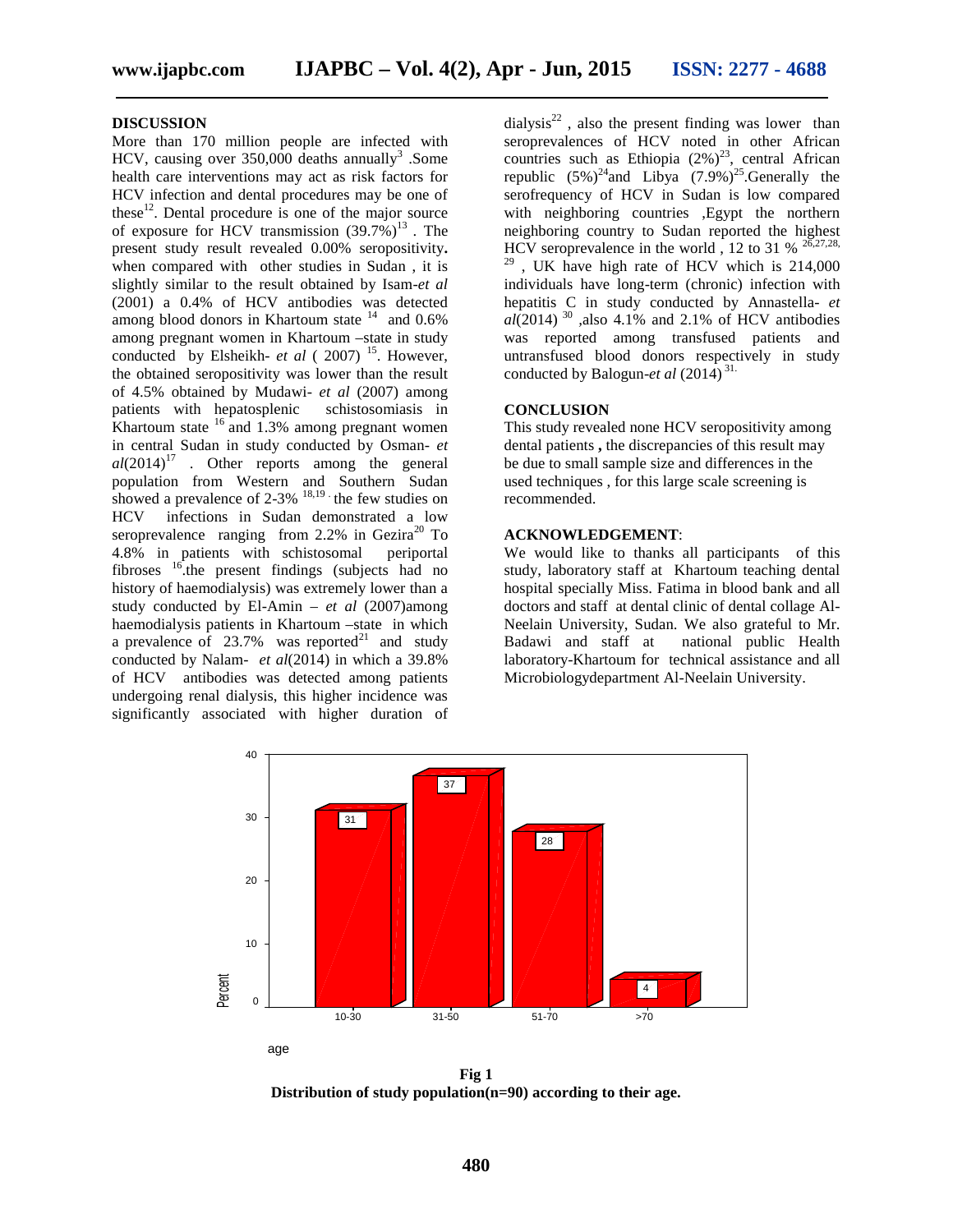

**Occupation** 

**Fig 2 Distribution of study population (n=90) according to their occupation.**

| Distribution of study population $(n=90)$ according to their residence. |                 |           |         |  |  |
|-------------------------------------------------------------------------|-----------------|-----------|---------|--|--|
|                                                                         |                 | Frequency | Percent |  |  |
| Valid                                                                   | Khartoum        | 28        | 31.1    |  |  |
|                                                                         | Omdurman        | 16        | 17.8    |  |  |
|                                                                         | Bahri           | 25        | 27.8    |  |  |
|                                                                         | Out of Khartoum | 21        | 23.3    |  |  |
|                                                                         | Total           | 90        | 100.0   |  |  |

**Table 1**<br> $(6, 00)$ **Distribution of study population (n=90) according to their residence.**

**Table 2 Clinical data of study population (n=90).**

| Clinical data                        | ves          | No           | <b>Total</b> |  |
|--------------------------------------|--------------|--------------|--------------|--|
| <b>History of surgical operation</b> | 33(36.7%)    | $57(63.3\%)$ | 90           |  |
| <b>Family history of hepatitis</b>   | $14(15.6\%)$ | 76(84,4%)    | 90           |  |
| <b>History of blood transfusion</b>  | $21(23.3\%)$ | 69(76.7%)    | 90           |  |
| <b>History of tattooing</b>          | $21(23.3\%)$ | 69(76.7%)    | 90           |  |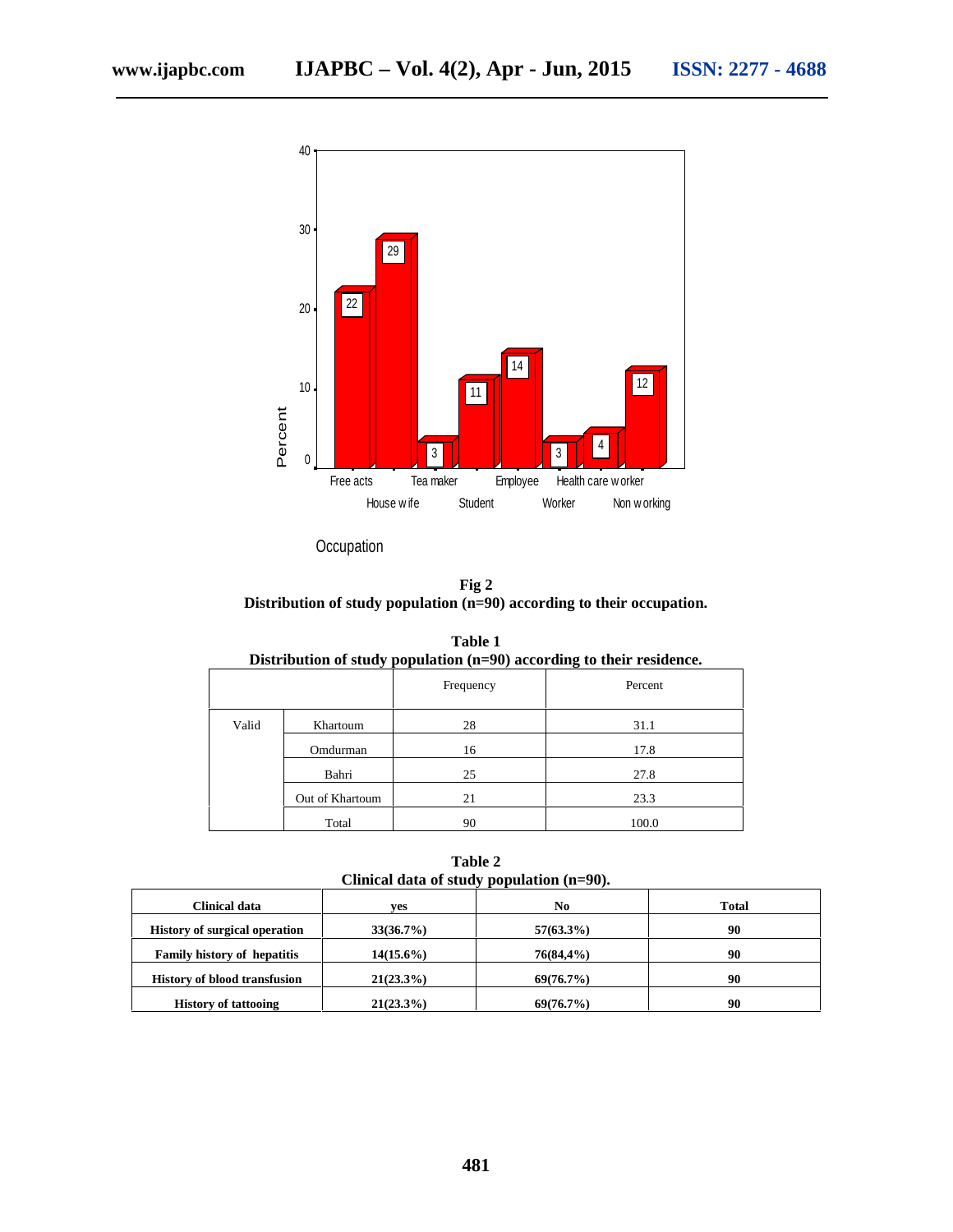#### **REFERENCES**

- 1. Andres PL, Fabiano JA, THines TJ. Spec Care Dentists, 2000 Sep-Oct; 20(5):209-13.
- 2. Samarana Yake L,Rules of Infection Control, Int Dent J, 1993; 43:578-84.
- 3. Baha W, Foullous A, Dersi N, They-they TP, El alaoui K, Nourichafi N, Oukkache B,Lazar F, Benjelloun S, Ennaji MM, Elmalki A, Mifdal H and Bennani A. Prevalence and risk factors of hepatitis B and C virus infections among the general population and blood donors in Morocco.BMC Public Health,2013;13:50.
- 4. Alavian SM, Mahboobi N and Karayiannis P. Oral conditions associated with hepatitis C virus infection, Saudi J Gastroenterol,2013;19:245- 51.
- 5. YildirimB, TahanV, OzarasR, AytekinH, MertA, TabakF and Senturk H. Hepatitis C virus risk factors in the Turkish community,Dig Dis Sci,2005;50:2352-5.
- 6. Nokhodian Z, Yazdani MR, Yaran M, Shoaei P, Mirian M, Ataei B, BabakA and Ataie M. Prevalence and risk factors of HIV, Syphilis, Hepatitis B and C among Female Prisoners in Isfahan,Iran.Hepat Mon ,2012;12:442-7.
- 7. Mahboobi N, Porter SR, Karayiannis P and Alavian SM. Oral fluid and hepatitis A, B and C,2012;41:505-16.
- 8. Stewardson DA, Palenik CJ, McHugh ES and Burke FJ. Occupational exposures occurring in students in a UK dental school,2002;6:104-13.
- 9. Modi AA and Liang TJ. Hepatitis C: a clinical revie,.2008;14:10-4.
- 10. Rashid F, Dent M, But M. Pakistan Oral and Dental Journal, 2006;26(1):51-54.
- 11. Sonis ST, Fazio RC, Fang L. editors, Principles and Practice of Oral Medicine, 1995;131-45.
- 12. Mahboobi N, Porter SR, Karayiannis P and Alavian SM. Dental treatment as a risk factor for hepatitis B and C viral infection, 2013;22:7986.
- 13. Ali I, Siddique L, Rehman LU, Khan NU, Iqbal A, Munir I, Rashid F, Khan SU, Attache S, Swati ZA and Aslam MS. Prevalence of HCV among the high risk groups in Khyber Pakhtunkhwa. Virol J, 2011; 8:296.
- 14. Isam KM, Hasabelgawi OA. Prevalence of hepatitis C virus antibodies in Khartoum State, A thesis submitted in the fulfillmentof the requirements of master degree in immunology, University of Khartoum, Khartoum, Sudan, 2001.
- 15. Elsheikh RM, Daak AA, Elsheikh MA, Krsany MS and Adam I. Hepatitis B virus and Hepatitis C virus in pregnant Sudanese women, 2007; Virol .J.4:104.
- 16. Mudawi HM, Smith HM, Fletcher IA and Fedail SS. Prevalence and common genotypes of HCV infection in Sudanese patients with hepatosplenic schistosomiasis,2007, J Med Virol;79:1322-4.
- 17. Osman AMM, Mirghani OA, Gasim GI, Adam I. Hepatitis B virus, Hepatitis C virus and Human Immunodeficiency Virus infections among Pregnant Women in Central Sudan .Sudan journal of medical sciences , June 2014;Vol 9(2):91-96.
- 18. Omer RE, Verhoef L, Vant Veer P, et al, Peanut butter intake, GSTM-1 genotype and hepatocellular carcinoma: a case control study in Sudan. Cancer causes control, 2001;312:23- 32.
- 19. McCarthy MC, El-Tigani A, Khalid IO and Hyams KC. Hepatitis B and C in Juba Southern<br>Sudan: Result of a serosurvey. Result of a serosurvey. Trans.R.Soc.Trop.Med.Hyg 1994;88:534-536.
- 20. Mudawi HMY, Smith HM, Rahoud SA. Epidemiology of HCV infection in the Gezira state of central Sudan,2007;79:383-5.
- 21. El-Amin HH, Osman EM, Mekki MO, Abdelraheem MB, Ismail MO, Yousif ME, Abass AM, El-haj HS, Ammar HK ,Hepatitis C virus infection in haemodialysis patients in Sudan :two centers report Saudi J. Kidney Dis ,2007; 18:101-106.
- 22. Nalam RG, Nalam SG, Thota HR, Ravichandra K, Rohit A and Madhavi A. Effect of end-stage renal disease on oral health in patients undergoing renal dialysis: A cross sectional study. Journal of International Society of Preventive and Community Dentistry, 2014;4(3):164-169.
- 23. Formmel D, Tekle- Haimanot R, Berhe N et al. A survey of antibodies to hepatitis C virus in Ethiopia, 1993; 49:435-9.
- 24. Pawlotsky JM, Belec L, Gresenguet G et al, High prevalence of hepatitis B, C and E markers in young sexually active adults from the Central African Republic,1995;46:269-72.
- 25. Saleh MG, Pereira LM, Tibbs CJ et al. High prevalence of hepatitis C virus in the normal Libyan population,1994;88:292-4.
- 26. Frank C, Mohamed MK, Strickland GT, Lavanchy D, Arthur RR, Magder LS, EI Khoby T, Abdel-Wahab Y, AlyOhn ES, Anwar W. The role of parentral antischistosomal therapy in the spread of hepatitis C virus in Egypt.Lancet, 2000; 355:887-891.
- 27. Leehman EM, Wilson ML. Epidemic hepatitis C virus infection in Egypt estimates of past